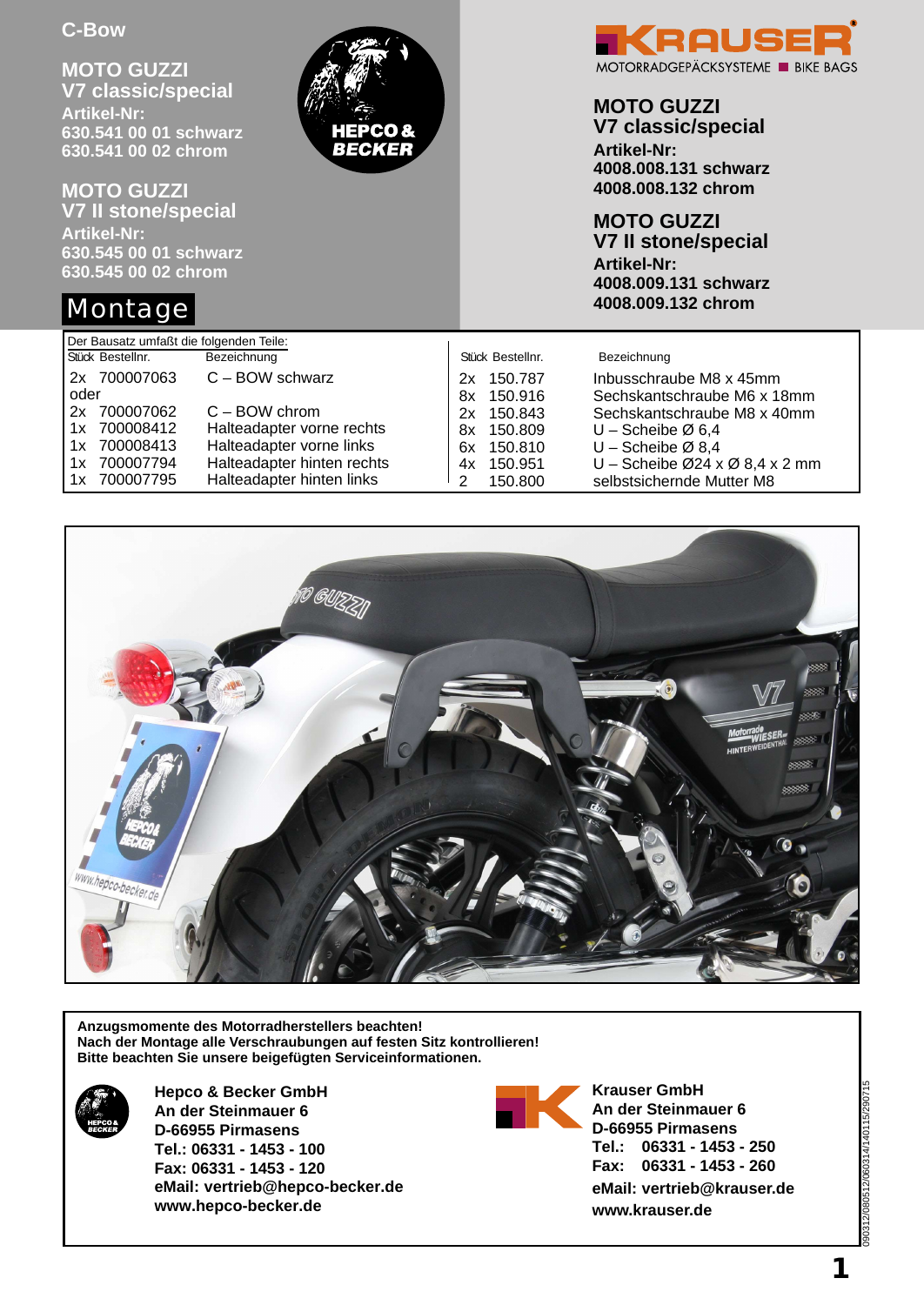**MOTO GUZZI V7 classic/special Artikel-Nr: 630.541 00 01 schwarz 630.541 00 02 chrom**

**MOTO GUZZI V7 II stone/special Artikel-Nr: 630.545 00 01 schwarz 630.545 00 02 chrom**

# Montage

#### **Vorbereitung:**

**Sitzbank abnehmen und original Haltegriffe demontieren. Auspuffblenden demontieren. Die Blinker verbleiben in der Originalposition.**

RECKER









## **MOTO GUZZI**

**V7 classic/special Artikel-Nr: 4008.008.131 schwarz 4008.008.132 chrom**

**MOTO GUZZI V7 II stone/special Artikel-Nr: 4008.009.131 schwarz 4008.009.132 chrom**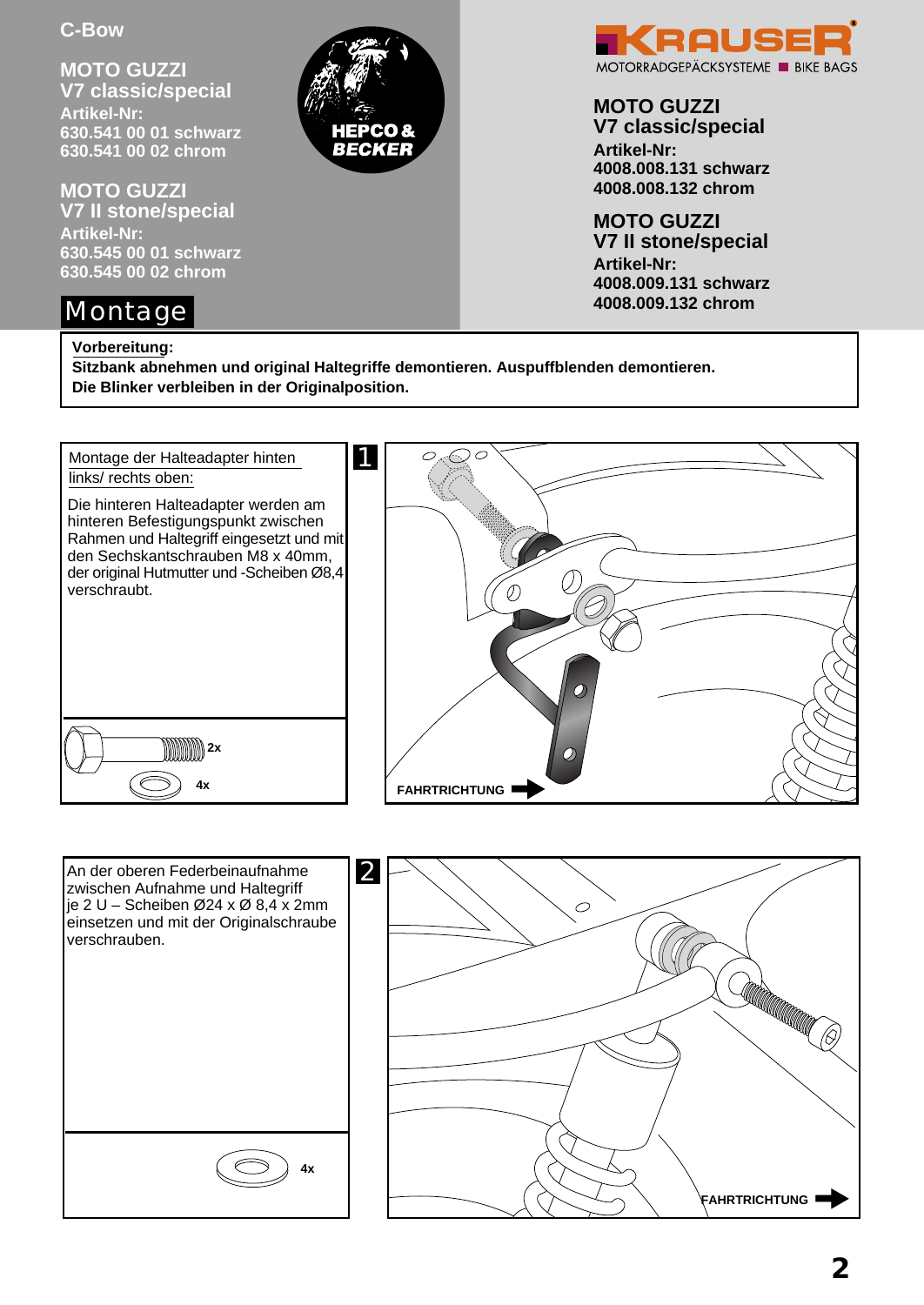**MOTO GUZZI V7 classic/special Artikel-Nr: 630.541 00 01 schwarz 630.541 00 02 chrom**

RECKER

**MOTO GUZZI V7 II stone/special Artikel-Nr: 630.545 00 01 schwarz 630.545 00 02 chrom**

# Montage

rechts unten:

ø8,4 verwendet.



#### **MOTO GUZZI V7 classic/special**

**Artikel-Nr: 4008.008.131 schwarz 4008.008.132 chrom**

**MOTO GUZZI V7 II stone/special Artikel-Nr: 4008.009.131 schwarz 4008.009.132 chrom**





hinter der Auspuffverschraubung - es werden Inbusschrauben M8 x 45mm und selbstsichernde Muttern M8 mit U-Scheibe



**Dieser C-Bow paßt nicht für das Modell MOTO GUZZI V7 Cafe classic. Passend ist Artikel 630.540 bzw. 4008.008.131.**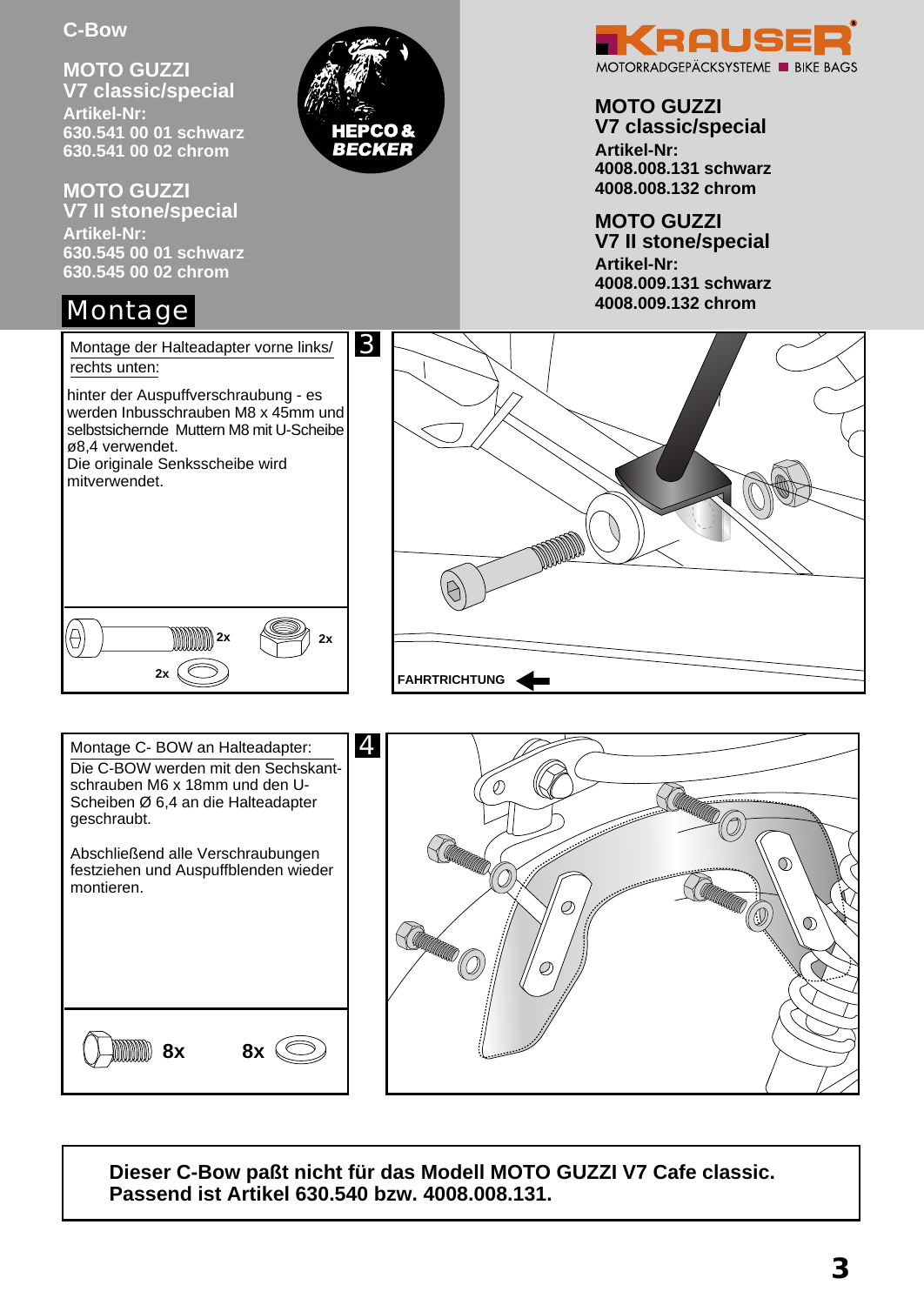**MOTO GUZZI V7 classic/special item.-no.: 630.541 00 01 black 630.541 00 02 chrome**

**MOTO GUZZI V7 II stone/special item.-no.: 630.545 00 01 black 630.545 00 02 chrome**

### Assembling instructions



#### **MOTO GUZZI V7 classic/special**

**item.-no.: 4008.008.131 black 4008.008.132 chrome**

#### **MOTO GUZZI**

**V7 II stone/special item.-no.: 4008.009.131 black 4008.009.132 chrome**

| The kit includes the following parts: |              |                     |    |                |                                                    |  |  |
|---------------------------------------|--------------|---------------------|----|----------------|----------------------------------------------------|--|--|
| Quant item no.                        |              | description         |    | Quant item no. | description                                        |  |  |
|                                       | 2x 700007063 | $C - BOW$ black     | 2x | 150.787        | allen screw M8 x 45mm                              |  |  |
| or                                    |              |                     | 8x | 150.916        | hexagon bolt M6 x 18mm                             |  |  |
| 2x                                    | 700007062    | $C - BOW$ chrome    | 2x | 150.843        | hexagon screw M8 x 40mm                            |  |  |
|                                       | 1x 700008412 | front adapter right |    | 8x 150.809     | washer $\varnothing$ 6,4                           |  |  |
|                                       | 1x 700008413 | front adapter left  | 6x | 150.810        | washer $\varnothing$ 8,4                           |  |  |
| 1x                                    | 700007794    | rear adapter right  | 4х | 150.951        | washer $\varnothing$ 24 x $\varnothing$ 8,4 x 2 mm |  |  |
|                                       | 1x 700007795 | rear adapter left   | 2x | 150.800        | self lock nut M8                                   |  |  |

**BECKER** 



**Control all screw connections after the assembling for tightness! Please notice our enclosed service information.**



**Hepco & Becker GmbH An der Steinmauer 6 D-66955 Pirmasens Tel.: +49 6331 - 1453 - 100 Fax: +49 6331 - 1453 - 120 eMail: vertrieb@hepco-becker.de www.hepco-becker.de**



**Krauser GmbH An der Steinmauer 6 D-66955 Pirmasens Tel.: +49 6331 - 1453 - 250 Fax: +49 6331 - 1453 - 260 eMail: vertrieb@krauser.de www.krauser.de**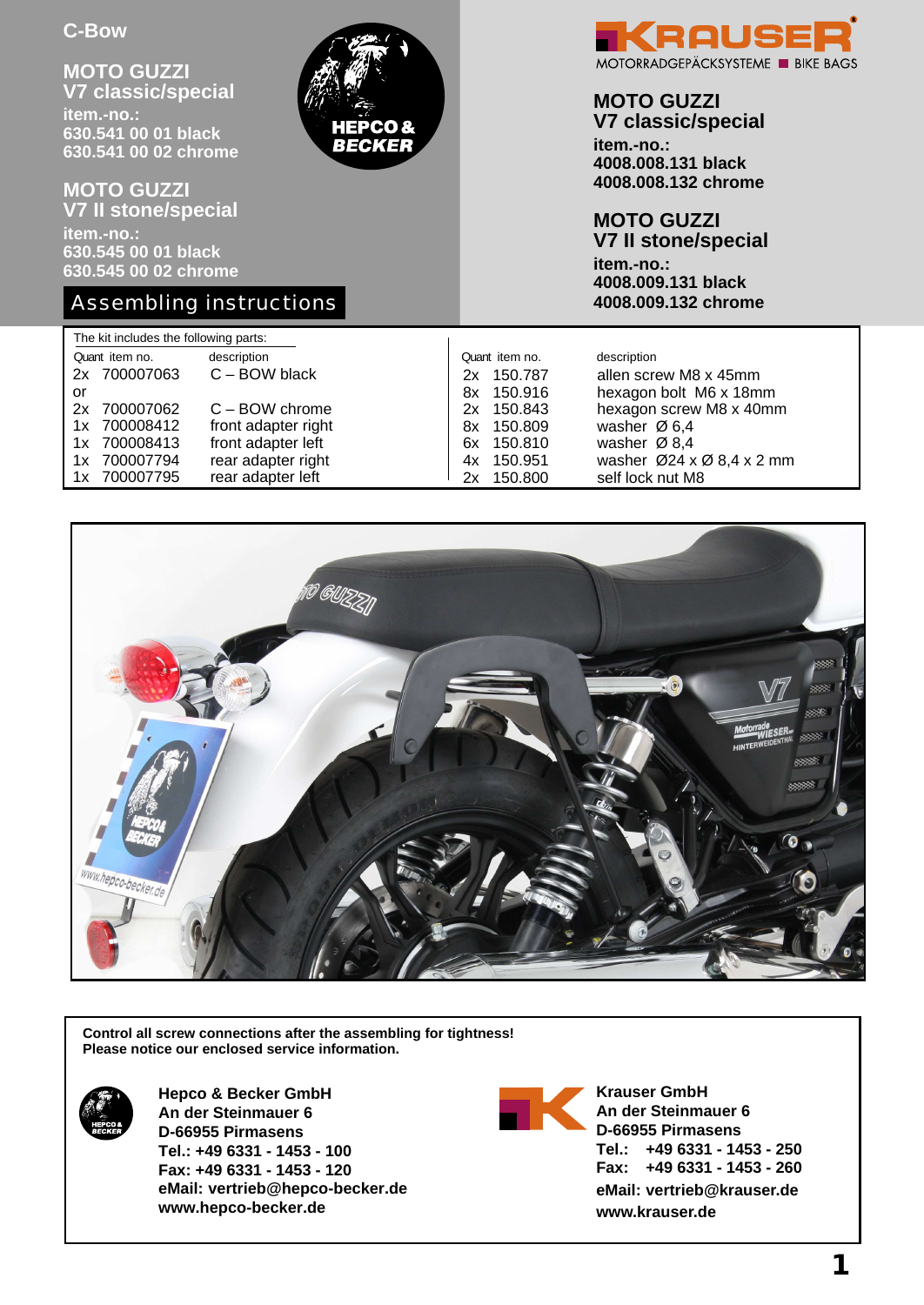**MOTO GUZZI V7 classic/special item.-no.: 630.541 00 01 black 630.541 00 02 chrome**

**MOTO GUZZI V7 II stone/special item.-no.: 630.545 00 01 black 630.545 00 02 chrome**

Assembling instructions

#### **Preparing**

**Dismantle seat and the original handle bar. Dismantle the exhaust covers. Blinkers remain in their original position.**

BECKER









## **MOTO GUZZI**

**V7 classic/special item.-no.: 4008.008.131 black 4008.008.132 chrome**

**MOTO GUZZI V7 II stone/special item.-no.: 4008.009.131 black 4008.009.132 chrome**